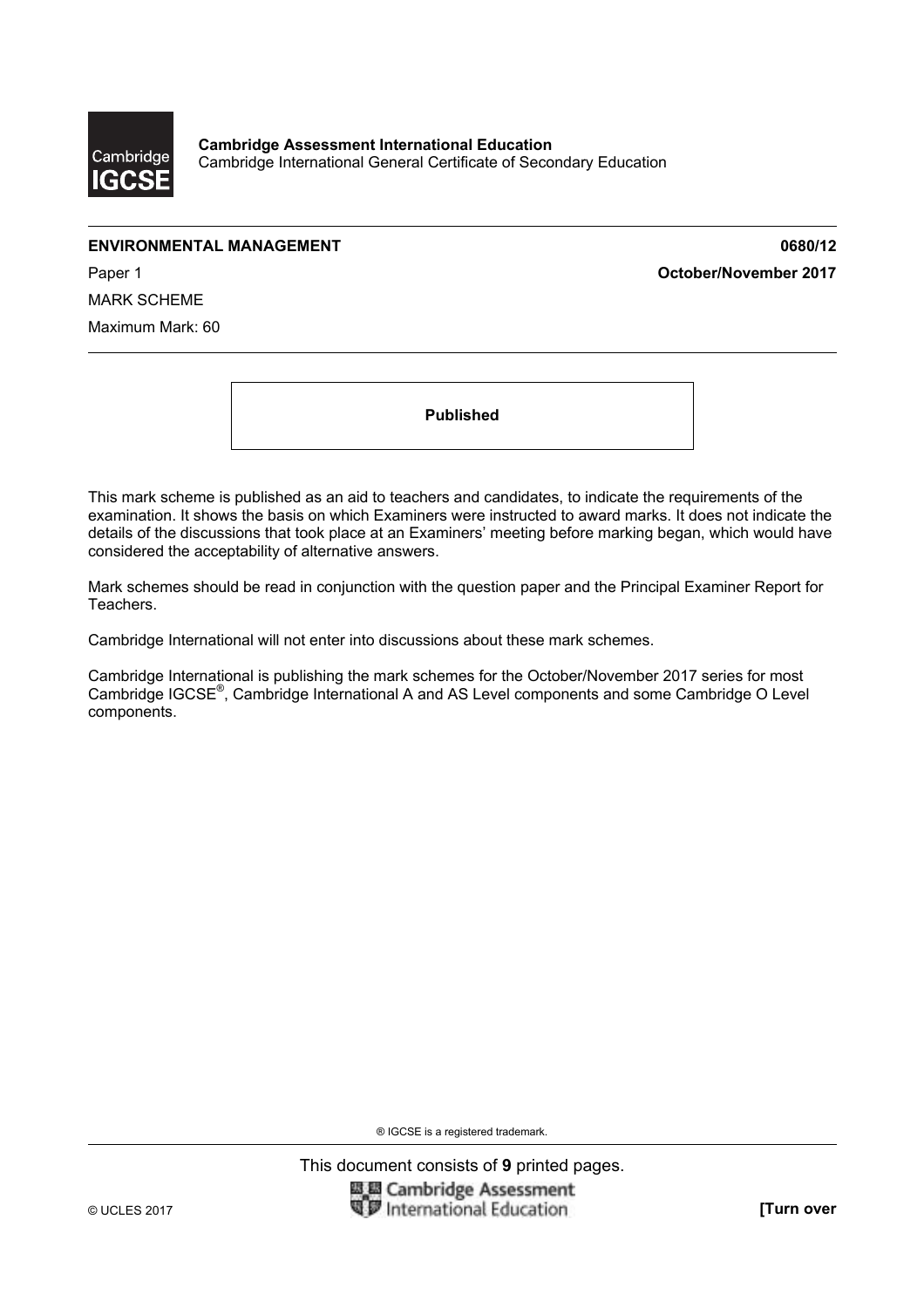0680/12

| <b>Question</b> | <b>Answer</b>                                                                                                                                                                                                                                                       | <b>Marks</b> |
|-----------------|---------------------------------------------------------------------------------------------------------------------------------------------------------------------------------------------------------------------------------------------------------------------|--------------|
| 1(a)(i)         | B<br>ammonia<br>nitrate<br>A<br>$C$ ;<br>nitrification<br>3 correct [2 marks]<br>1 or 2 correct [1 mark]                                                                                                                                                            | $\mathbf{2}$ |
| 1(a)(ii)        | it is used to make, amino acids / proteins / chlorophyll / chloroplast / DNA;<br>for, growth / repair / photosynthesis / cell division;                                                                                                                             | $\mathbf{2}$ |
| 1(a)(iii)       | any four from:<br>nitrate / phosphate;<br>wash off into rivers;<br>cause algae to, grow / reproduce;<br>algae die;<br>block sunlight;<br>(bacteria) decompose / respire algae;<br>(bacteria) use up oxygen;<br>lack of oxygen kills fish;<br>ref to eutrophication; | 4            |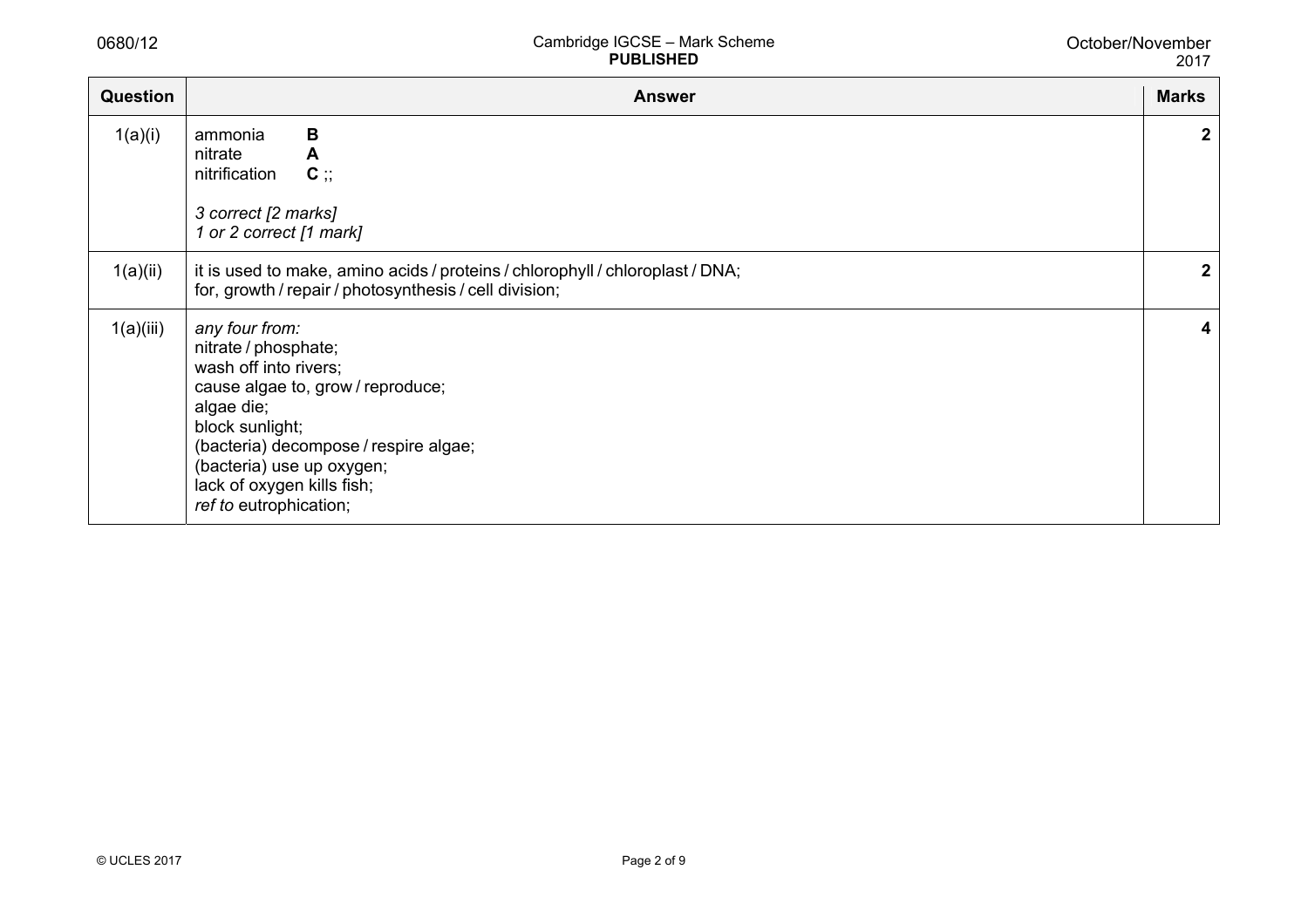| <b>Question</b> | <b>Answer</b>                                                                              | <b>Marks</b> |
|-----------------|--------------------------------------------------------------------------------------------|--------------|
| 1(a)(iv)        | ref to GM crops;<br>e.g. fix nitrogen / pest resistant;                                    | $\mathbf{2}$ |
|                 | plant breeding;<br>e.g. for pest resistance / to grow with less nitrogen;                  |              |
|                 | mixed cropping / crop rotation;<br>to reduce soil exhaustion / use of a legume;            |              |
|                 | (improved) irrigation / method described;<br>to allow more growth / photosynthesis;        |              |
|                 | legumes;<br>to fix nitrogen;                                                               |              |
|                 | organic fertilisers;<br>provide nutrients / improve water retention;                       |              |
|                 | use of a pesticide / herbicide / fungicide;<br>stop crop being eaten / remove competition; |              |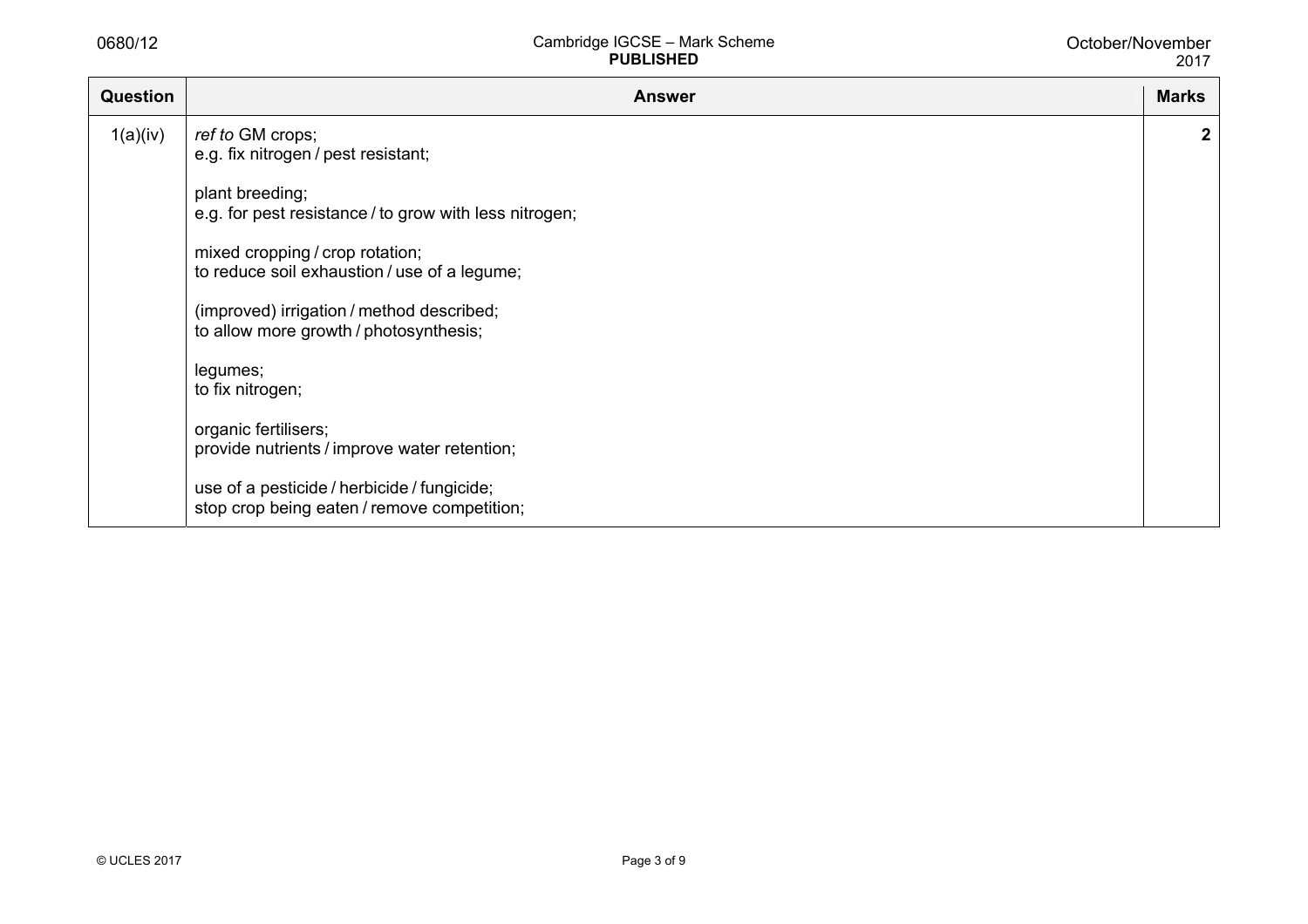| <b>Question</b> | <b>Answer</b>                                                                                                                                                                                                                                                                                                                                                                                                                                                                                                                                                                                                                                                                                                        | <b>Marks</b>            |
|-----------------|----------------------------------------------------------------------------------------------------------------------------------------------------------------------------------------------------------------------------------------------------------------------------------------------------------------------------------------------------------------------------------------------------------------------------------------------------------------------------------------------------------------------------------------------------------------------------------------------------------------------------------------------------------------------------------------------------------------------|-------------------------|
| 2(a)(i)         | $(7 - 2.4 =) 4.6$ (billion);                                                                                                                                                                                                                                                                                                                                                                                                                                                                                                                                                                                                                                                                                         | 1                       |
| 2(a)(ii)        | $(0.343 \times 100\% = 34.3/34$ ;<br>(if answer incorrect, allow one mark for correct method, e.g. $2.4/7$ [1]);                                                                                                                                                                                                                                                                                                                                                                                                                                                                                                                                                                                                     | $\overline{\mathbf{2}}$ |
| 2(a)(iii)       | any three from:<br>urban:<br>more people (making it worthwhile to) install, pipework / sewage treatment;<br>greater density of population (making it worthwhile to) install pipework / sewage treatment;<br>people have, more power / influence, so it is easier to pressure the government;<br>the government have more interest in providing water to the people;<br>tourists are more likely to visit if clean water is available;<br>more money / rich people, to pay for their water;<br>leading to improved pipework / sewage treatment;<br>rural:<br>ref to a rural problem, e.g. terrain / making it difficult to install water system;<br>no machinery making it difficult to install water system;<br>AVP; | 3                       |
| 2(b)(i)         | bilharzia OR malaria;                                                                                                                                                                                                                                                                                                                                                                                                                                                                                                                                                                                                                                                                                                | 1                       |
| 2(b)(ii)        | any three from:<br>correctly named vector;<br>drain water to remove breeding site;<br>use of insecticide / chemical, to kill vector;<br>wear clothes / use of nets, to prevent vector feeding / biting;<br>sterilise males, to reduce breeding / reproduction;<br>pour oil on water, to stop breeding;<br>use of fish, to eat larvae;                                                                                                                                                                                                                                                                                                                                                                                | 3                       |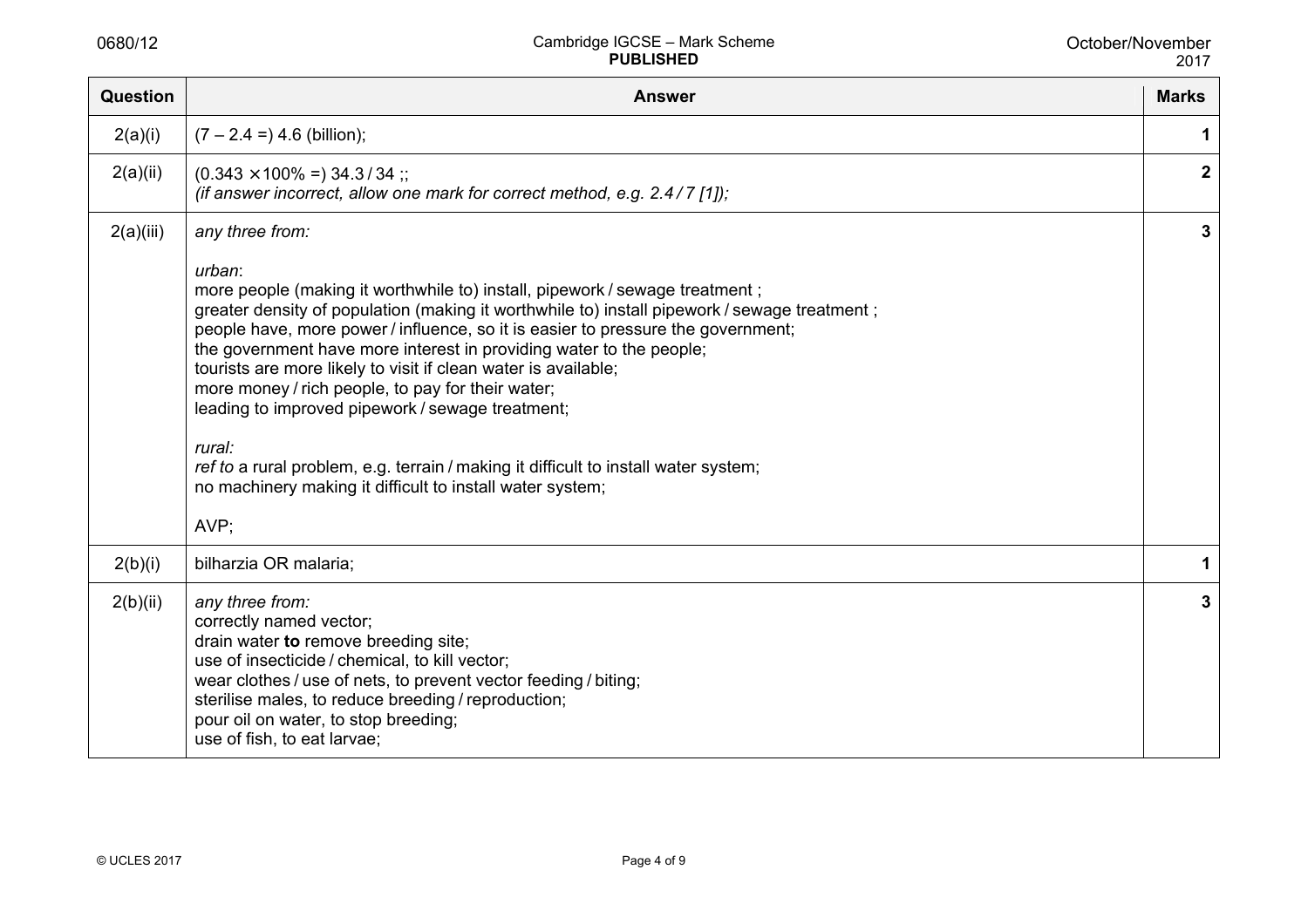| Question  | <b>Answer</b>                                                                                                                                                                                                                                                                                                                                                                                                                                                            | <b>Marks</b>     |
|-----------|--------------------------------------------------------------------------------------------------------------------------------------------------------------------------------------------------------------------------------------------------------------------------------------------------------------------------------------------------------------------------------------------------------------------------------------------------------------------------|------------------|
| 3(a)(i)   | any two for one mark:<br>wind / wave / tide / HEP / geothermal / nuclear / solar / biomass / biofuel;                                                                                                                                                                                                                                                                                                                                                                    | 1                |
| 3(a)(ii)  | USA and Russia;                                                                                                                                                                                                                                                                                                                                                                                                                                                          | 1                |
| 3(a)(iii) | 720 (million tonnes) ;;<br>(if answer incorrect, allow one mark for correct method, e.g. $0.09 \times 8000$ [1]);                                                                                                                                                                                                                                                                                                                                                        | $\boldsymbol{2}$ |
| 3(b)(i)   | any three from:<br>electric cars produce no (local) air pollution / emission of gases;<br>as do not burn, a fuel / named fuel;<br>less health issues / named health issue in cities;<br>but if the power comes from, fossil fuelled power station / hybrid car engine;<br>then using them does produce air pollution indirectly;<br>inefficient to transfer the energy from power station to car;<br>production of car still produces air pollution;                     | 3                |
| 3(b)(ii)  | any three from:<br>reduce the use of appliances;<br>turning off appliances when not in use;<br>energy saving appliances / low energy light bulbs;<br>insulation;<br>solar panels;<br>small scale wind turbine;<br>choose a green energy supplier / use biofuel;<br>reduce use of car by, walking / public transport / bicycling;<br>more efficient use of the car, e.g. car sharing / catalytic converter / better fuel consumption;<br>ref to low / no, CFC appliances; | 3                |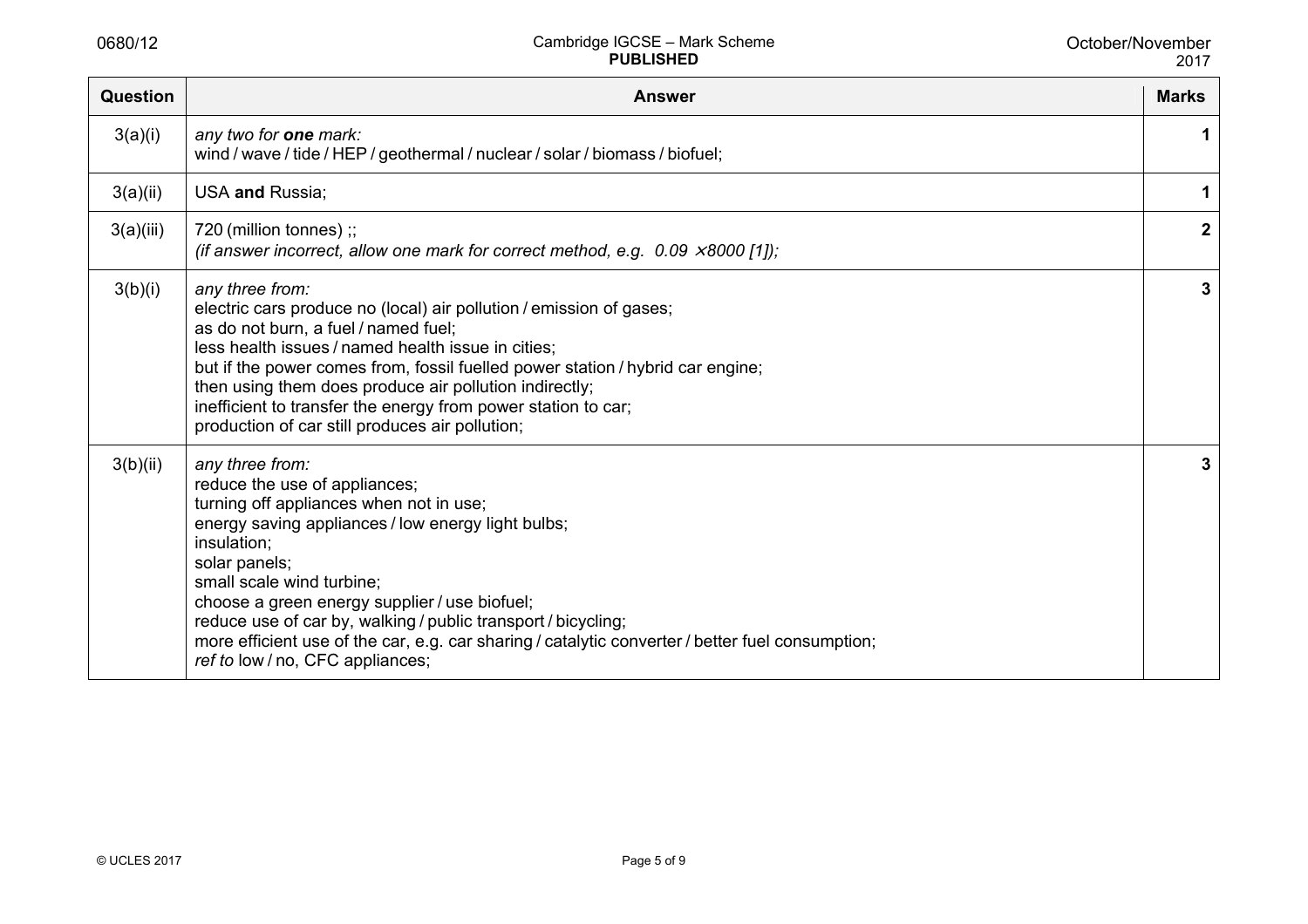| <b>Question</b> | <b>Answer</b>                                                                                                                                                                                                                                                                                                           | <b>Marks</b> |
|-----------------|-------------------------------------------------------------------------------------------------------------------------------------------------------------------------------------------------------------------------------------------------------------------------------------------------------------------------|--------------|
| 4(a)(i)         | <b>C</b> as seen (cold current going in direction of pole to equator);                                                                                                                                                                                                                                                  |              |
| 4(a)(ii)        | W as seen (warm current going in direction of equator to pole);                                                                                                                                                                                                                                                         |              |
| 4(a)(iii)       | any four from:<br>cold current / cold and warm current meeting / upwelling;<br>bring / contain, nutrients (from sea bed);<br>these encourage growth of phytoplankton;<br>which are fed on by zooplankton;<br>which are fed on by fish, leading to more fish;<br>(cold currents) are rich in oxygen;<br>for respiration; | 4            |
| 4(b)(i)         | (decreases water quality by) carries diseases / may lower oxygen availability / may add, toxic chemical / heavy metals to the<br>ocean;<br>AVP;                                                                                                                                                                         |              |
| 4(b)(ii)        | any three from:<br>treated / passed through a sewage plant before disposal;<br>dispose of in small quantities;<br>filtered / remove solid material;<br>acted on by microbes / digested to remove nutrients;<br>ref to government control / legislation on the quality of sewage;                                        | 3            |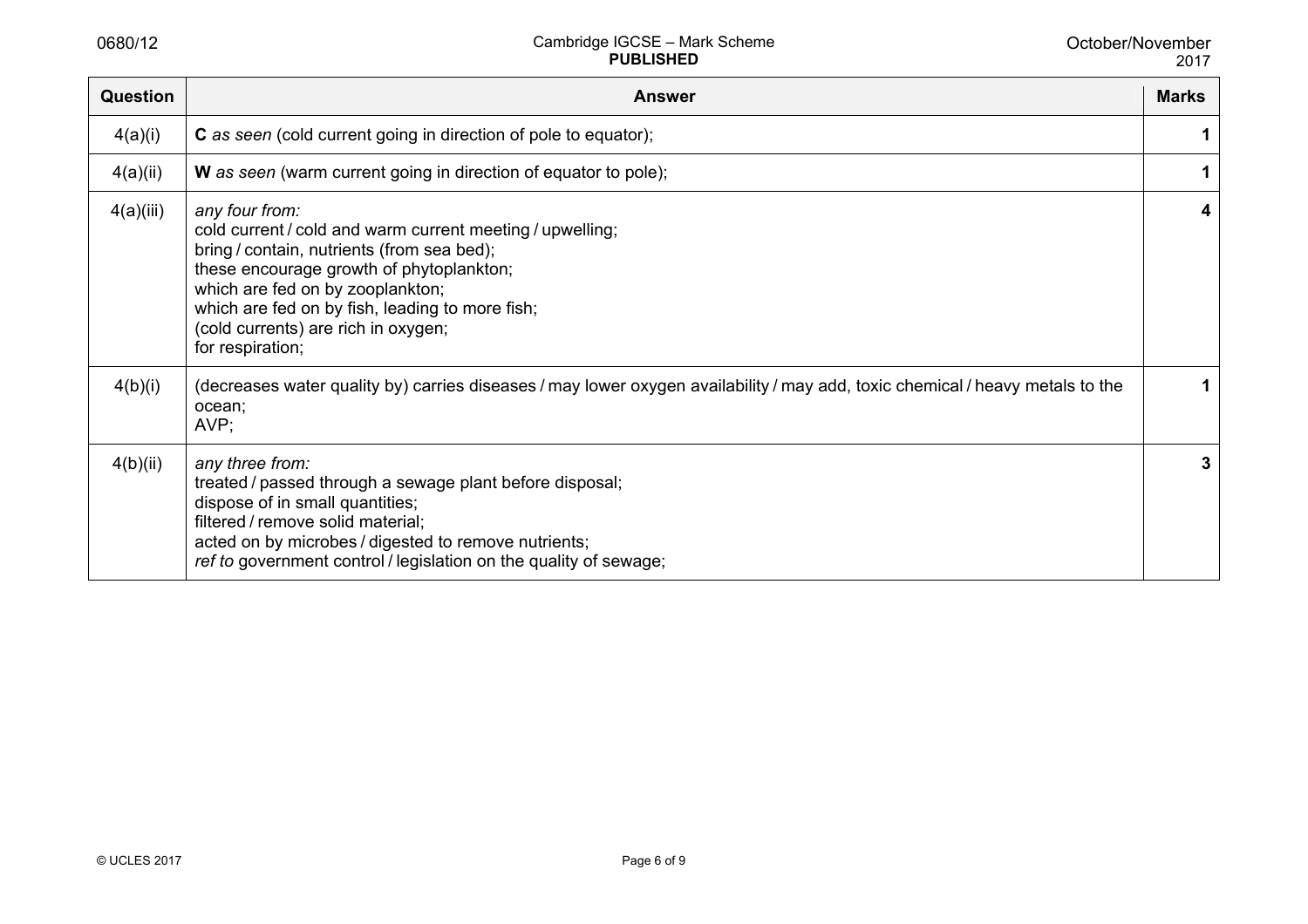| <b>Question</b> | <b>Answer</b>                                                                                                                                                                                                                                                          | <b>Marks</b> |
|-----------------|------------------------------------------------------------------------------------------------------------------------------------------------------------------------------------------------------------------------------------------------------------------------|--------------|
| 5(a)(i)         | any four from:<br>trees removed / no trees;<br>no low-lying shrubs / grasses etc.;<br>no vegetation / bare soil;<br>desert;<br>land cleared for, arable farming / animals grazing;<br>overgrazing / trampling;<br>overcultivation;<br>soil erosion / exhaustion / dry; | 4            |
| 5(b)(i)         | indication in drawing of horizontal "ledges" / step / wall / etc.;<br>reasonable label e.g. flat land / step / plants on flat land / step / wall;                                                                                                                      | $\mathbf{2}$ |
| 5(b)(ii)        | stops rapid flow of water / run-off / more infiltration / carrying soil away;<br>due to no slope / flat surfaces for growing / wall blocking water flow / hold soil back;                                                                                              | $\mathbf{2}$ |
| 5(b)(iii)       | any two from:<br>increases area for farming;<br>allows high parts to get adequate water, as it does not run away / fertilisers do not run away;<br>easier to work the land when flat;<br>can use machinery when field is flat;                                         | $\mathbf{2}$ |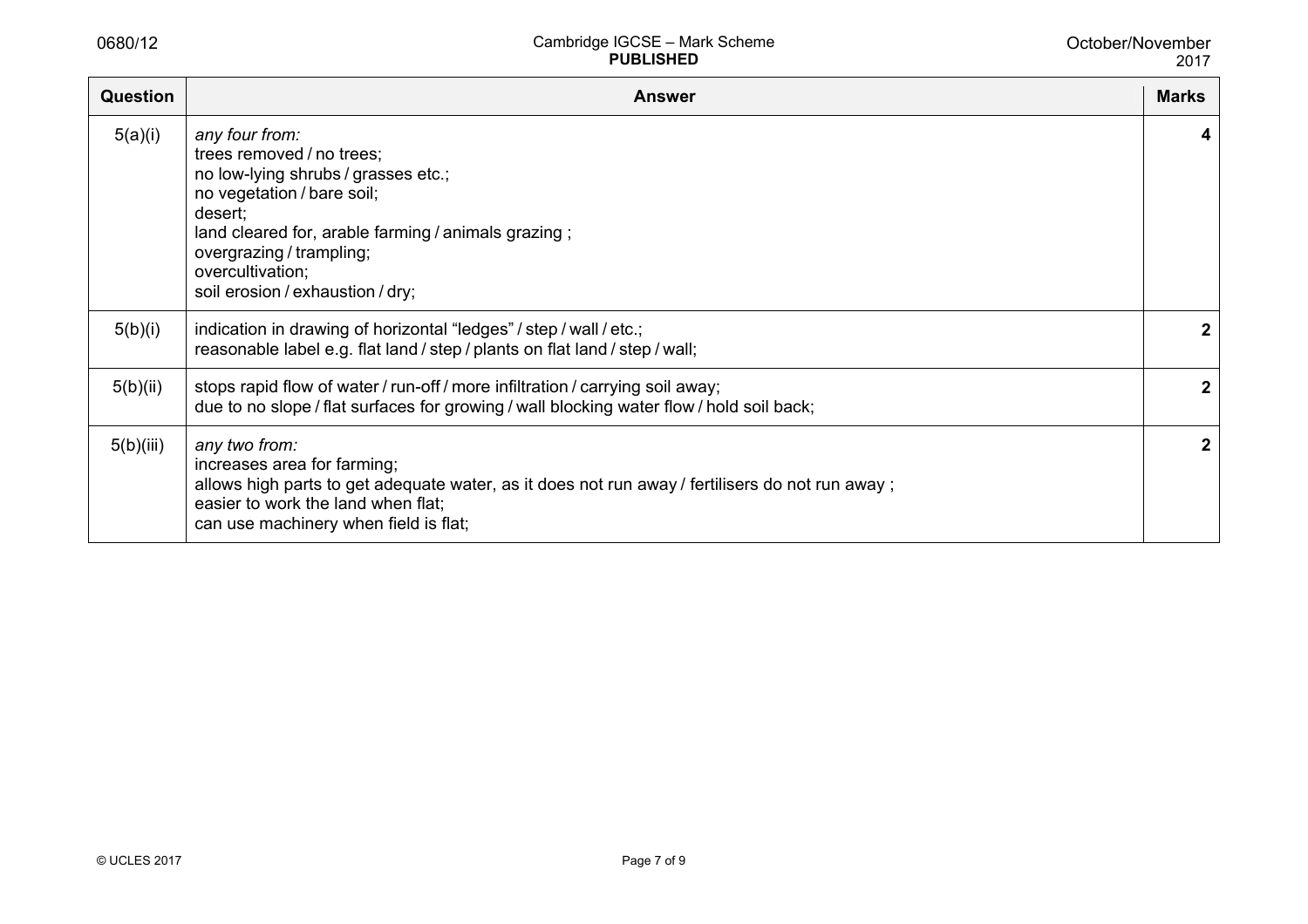| <b>Question</b> | <b>Answer</b>                                                                                                                                                                                                                                                                                                                                                                                                                                                                                                                                                                                                                                                                                                                                                                                                                                                                                                                                                                           | <b>Marks</b> |
|-----------------|-----------------------------------------------------------------------------------------------------------------------------------------------------------------------------------------------------------------------------------------------------------------------------------------------------------------------------------------------------------------------------------------------------------------------------------------------------------------------------------------------------------------------------------------------------------------------------------------------------------------------------------------------------------------------------------------------------------------------------------------------------------------------------------------------------------------------------------------------------------------------------------------------------------------------------------------------------------------------------------------|--------------|
| 6(a)(i)         | any two similarities with one difference OR any two differences with one similarity:<br>similarities:<br>both in:<br>in western / coast of N. America;<br>in western / coast of S. America;<br>far east / between Asia and Oceania / south Asia / southeast Asia / east Asia;<br>east Africa:<br>in ocean west of Africa / between Africa and S America / south Atlantic;<br>in ocean west of S America / south Pacific;<br>Pacific ring of fire / around the edge of the Pacific;<br>southern Europe;<br>North Atlantic / Iceland;<br>on plate boundaries;<br>none in Oceania / Australia;<br>differences:<br>volcanoes only in:<br>mid Pacific / middle of ocean west of Americas;<br>NW Africa / middle of Africa;<br>south pole / Antarctica;<br>south east Africa / between Madagascar / Indian ocean;<br>ref to hotspot;<br>AVP:<br>earthquakes only in:<br>S / central / inland, Asia / Himalayas;<br>Mid-Atlantic Ridge MAR / line between east of Americas and west of Africa; | 3            |
| 6(a)(ii)        | any three from:<br>can avoid living in those places / recognise danger zones;<br>can monitor for signs of occurrence;<br>in order to predict;<br>prepared to evacuate when signs are seen;<br>communication of signs ready when seen;                                                                                                                                                                                                                                                                                                                                                                                                                                                                                                                                                                                                                                                                                                                                                   | 3            |
| 6(b)(i)         | coal / oil / gas / fossil fuel;                                                                                                                                                                                                                                                                                                                                                                                                                                                                                                                                                                                                                                                                                                                                                                                                                                                                                                                                                         | 1            |